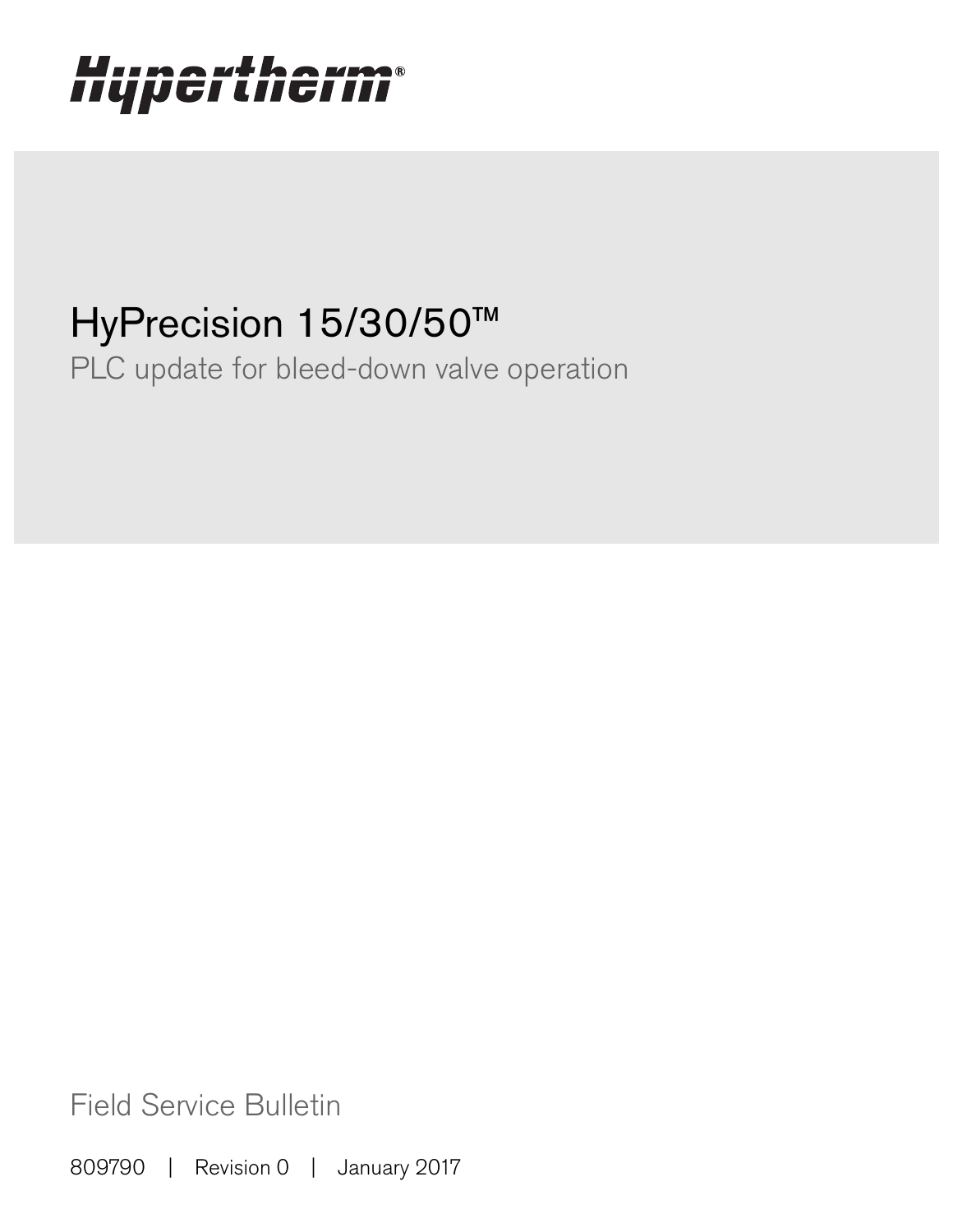#### Hypertherm Inc.

Etna Road, P.O. Box 5010 Hanover, NH 03755 USA 603-643-3441 Tel (Main Office) 603-643-5352 Fax (All Departments) info@hypertherm.com (Main Office Email)

800-643-9878 Tel (Technical Service) technical.service@hypertherm.com (Technical Service Email) 800-737-2978 Tel (Customer Service)

customer.service@hypertherm.com (Customer Service Email)

866-643-7711 Tel (Return Materials Authorization) 877-371-2876 Fax (Return Materials Authorization) return.materials@hypertherm.com (RMA email)

#### Hypertherm México, S.A. de C.V.

Avenida Toluca No. 444, Anexo 1, Colonia Olivar de los Padres Delegación Álvaro Obregón México, D.F. C.P. 01780 52 55 5681 8109 Tel 52 55 5683 2127 Fax Soporte.Tecnico@hypertherm.com (Technical Service Email)

#### Hypertherm Plasmatechnik GmbH

Sophie-Scholl-Platz 5 63452 Hanau **Germany** 00 800 33 24 97 37 Tel 00 800 49 73 73 29 Fax

#### 31 (0) 165 596900 Tel (Technical Service)

00 800 4973 7843 Tel (Technical Service) technicalservice.emea@hypertherm.com (Technical Service Email)

#### Hypertherm (Singapore) Pte Ltd.

82 Genting Lane Media Centre Annexe Block #A01-01 Singapore 349567, Republic of Singapore 65 6841 2489 Tel 65 6841 2490 Fax Marketing.asia@hypertherm.com (Marketing Email) TechSupportAPAC@hypertherm.com (Technical Service Email)

#### Hypertherm Japan Ltd.

Level 9, Edobori Center Building 2-1-1 Edobori, Nishi-ku Osaka 550-0002 Japan 81 6 6225 1183 Tel 81 6 6225 1184 Fax HTJapan.info@hypertherm.com (Main Office Email) TechSupportAPAC@hypertherm.com (Technical Service Email)

#### Hypertherm Europe B.V.

Vaartveld 9, 4704 SE Roosendaal, Nederland 31 165 596907 Tel 31 165 596901 Fax 31 165 596908 Tel (Marketing) 31 (0) 165 596900 Tel (Technical Service) 00 800 4973 7843 Tel (Technical Service)

technicalservice.emea@hypertherm.com (Technical Service Email)

#### Hypertherm (Shanghai) Trading Co., Ltd.

B301, 495 ShangZhong Road Shanghai, 200231 PR China 86-21-80231122 Tel 86-21-80231120 Fax

86-21-80231128 Tel (Technical Service) techsupport.china@hypertherm.com (Technical Service Email)

#### South America & Central America: Hypertherm Brasil Ltda.

Rua Bras Cubas, 231 – Jardim Maia Guarulhos, SP – Brasil CEP 07115-030 55 11 2409 2636 Tel tecnico.sa@hypertherm.com (Technical Service Email)

#### Hypertherm Korea Branch

#3904. APEC-ro 17. Heaundae-gu. Busan. Korea 48060 82 (0)51 747 0358 Tel 82 (0)51 701 0358 Fax Marketing.korea@hypertherm.com (Marketing Email) TechSupportAPAC@hypertherm.com (Technical Service Email)

#### Hypertherm Pty Limited

GPO Box 4836 Sydney NSW 2001, Australia 61 (0) 437 606 995 Tel 61 7 3219 9010 Fax au.sales@Hypertherm.com (Main Office Email) TechSupportAPAC@hypertherm.com (Technical Service Email)

#### Hypertherm (India) Thermal Cutting Pvt. Ltd

A-18 / B-1 Extension, Mohan Co-Operative Industrial Estate, Mathura Road, New Delhi 110044, India 91-11-40521201/ 2/ 3 Tel 91-11 40521204 Fax HTIndia.info@hypertherm.com (Main Office Email) TechSupportAPAC@hypertherm.com (Technical Service Email)

© 2017 Hypertherm Inc. All rights reserved.

HyPrecision and Hypertherm are trademarks of Hypertherm Inc. and may be registered in the United States and/or other countries. All other trademarks are the property of their respective holders.

success. We are always striving to become better environmental stewards; it is a process we care deeply about. One of Hypertherm's long-standing core values is a focus on minimizing our impact on the environment. Doing so is critical to our, and our customers',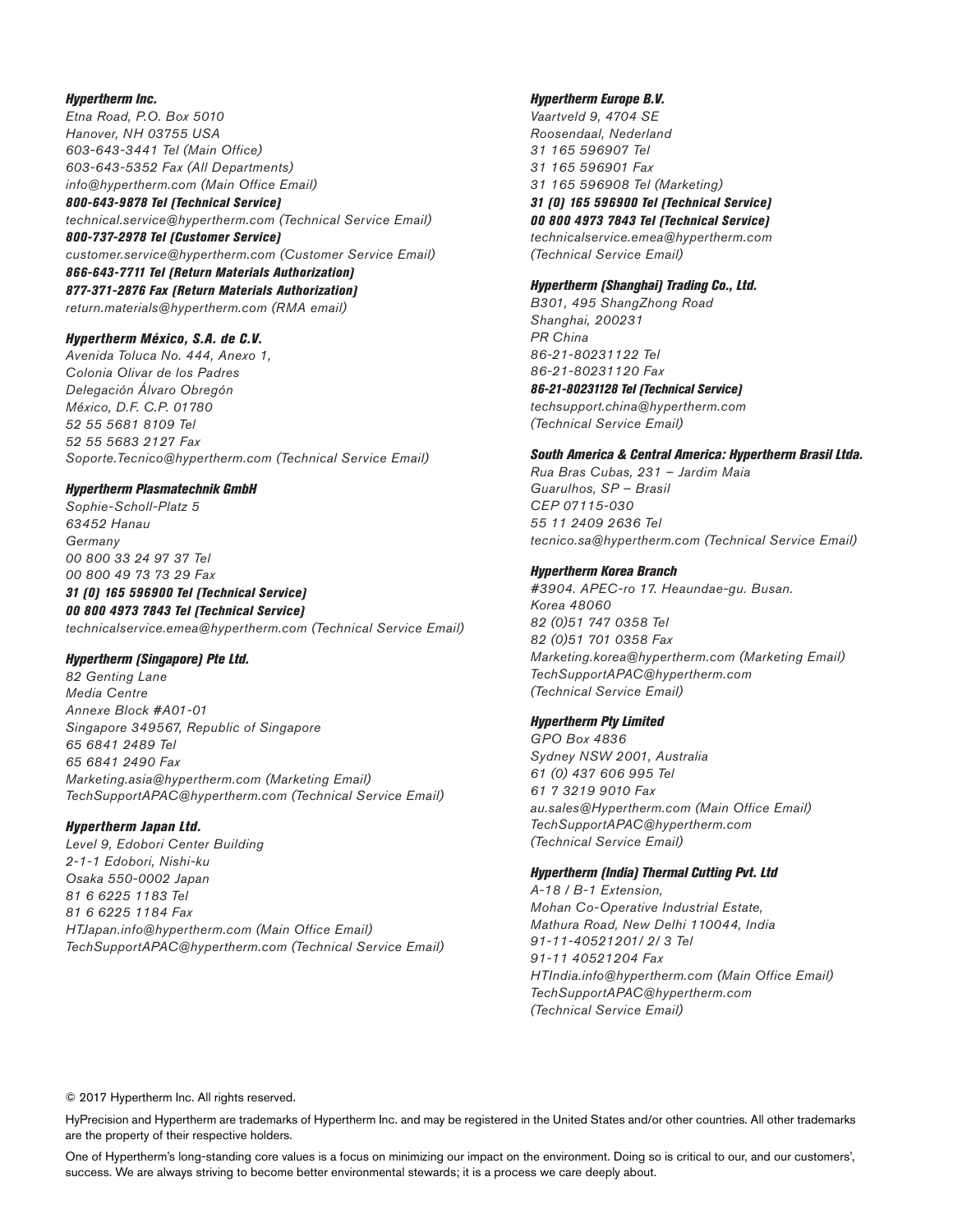## **Introduction**

| <b>DANGER</b> | DANGEROUS VOLTAGE<br>To decrease the risk of serious injuries or death, wear approved protection and follow safety<br>recommendations when working with electricity.             |
|---------------|----------------------------------------------------------------------------------------------------------------------------------------------------------------------------------|
| <b>DANGER</b> | ELECTRIC SHOCK CAN KILL<br>Disconnect electrical power before doing any maintenance.<br>Work that requires removing the power supply cover must be done by a trained technician. |
|               | Refer to the instruction manual.<br>Read and understand all of the safety guidelines in this bulletin.                                                                           |

## **Purpose**

This field service bulletin explains how to use an update released for the Unitronics Vision 130 controller that controls HyPrecision 15, 30, and 50 pumps.

This update:

■ Changes the intensifier symbol on the primary screen of the operator interface to show if the intensifier is enabled or disabled.



Adds a bleed-down valve symbol to the primary screen.

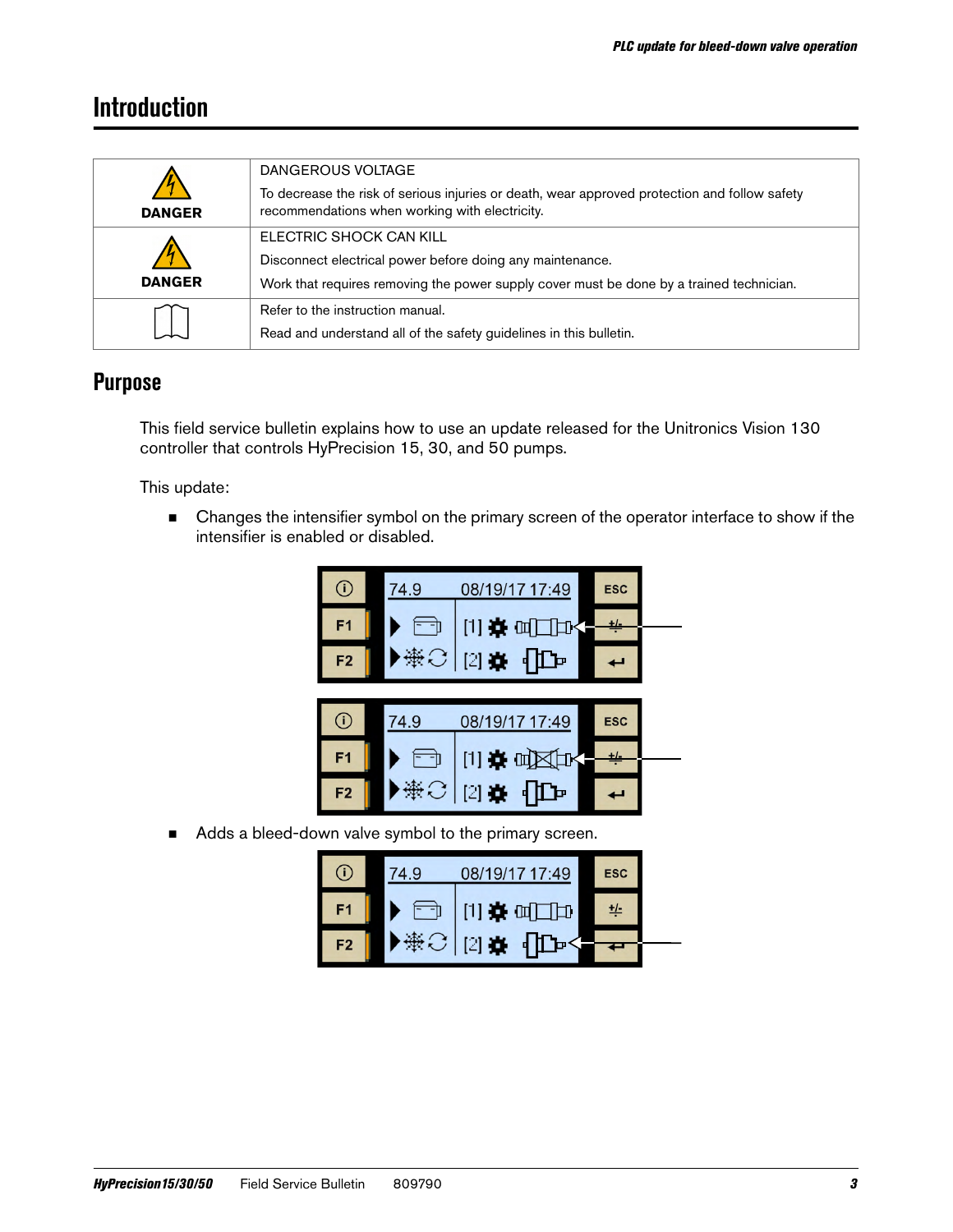Adds a bleed-down valve settings screen, which permits the operator to change the amount of time that the bleed-down valve is open when changing from cut-pressure mode to pierce-pressure mode.



**EXEC** Changes the number on the intensifier settings screen that the user presses on the numeric keypad to enable or disable the intensifier.

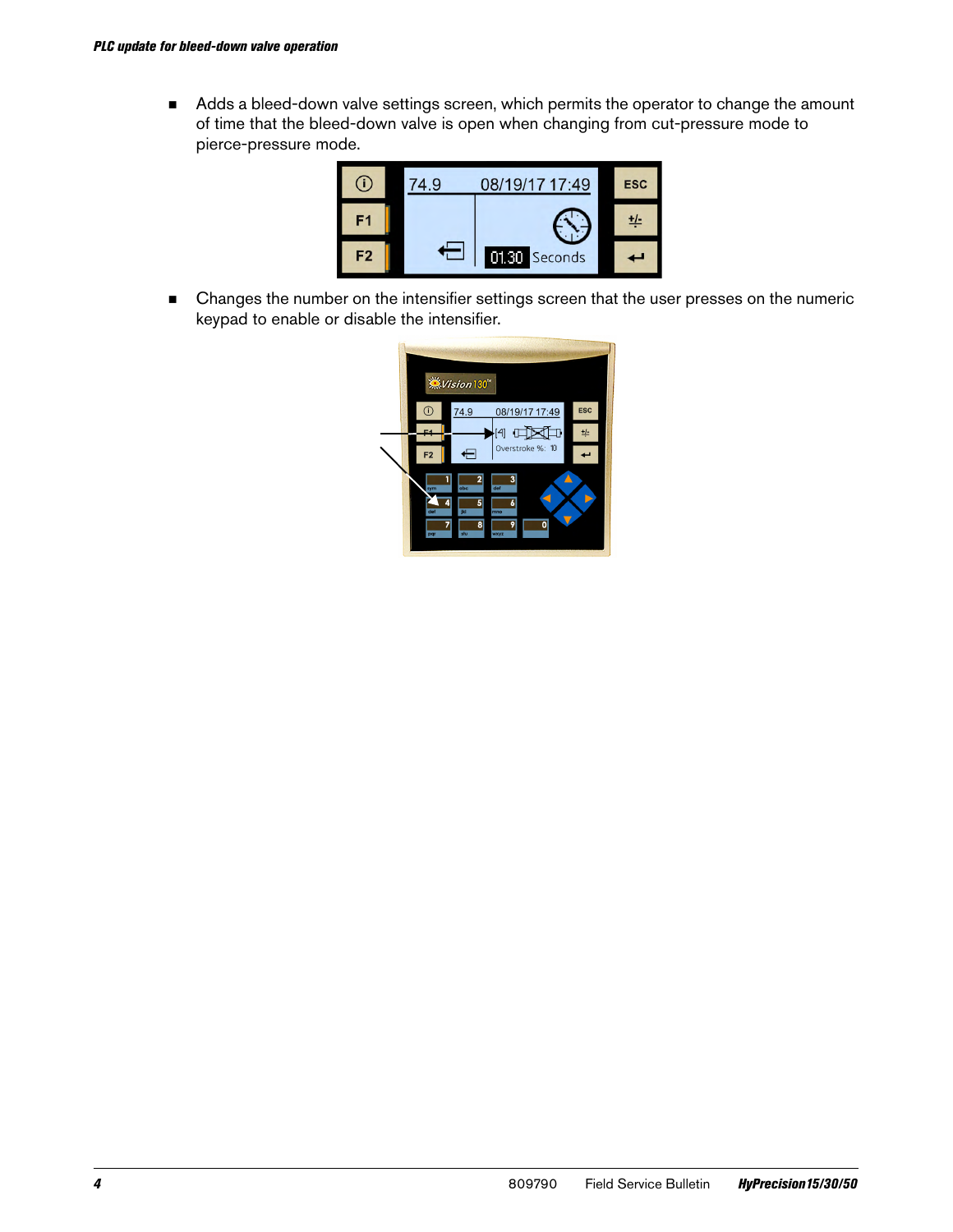## **Use the controller**

Contact Hypertherm Technical Service for the update and instructions for installing it.

## **Operator interface**



Touch 2 on the numeric keypad to open the bleed-down valve settings screen.

#### **Bleed-down valve settings screen**



When the operator changes the pump from cut-pressure mode to pierce-pressure mode, the bleed-down valve opens and discharges high-pressure water from the system.

The default setting of 1.3 seconds is appropriate for most situations. The operator can change the amount of time that the bleed-down valve is open.

If too much high-pressure water is discharged, the intensifier strokes quickly to build pressure back up to the lower setpoint. Decrease the time setting.

If not enough high-pressure water is discharged, the pressure at the cutting head can be higher than the setpoint. Increase the time setting.

- 1. Touch Enter to change the time setting.
- 2. Use the numeric keypad to change the value in the field.
- 3. Touch Enter to save the time setting.